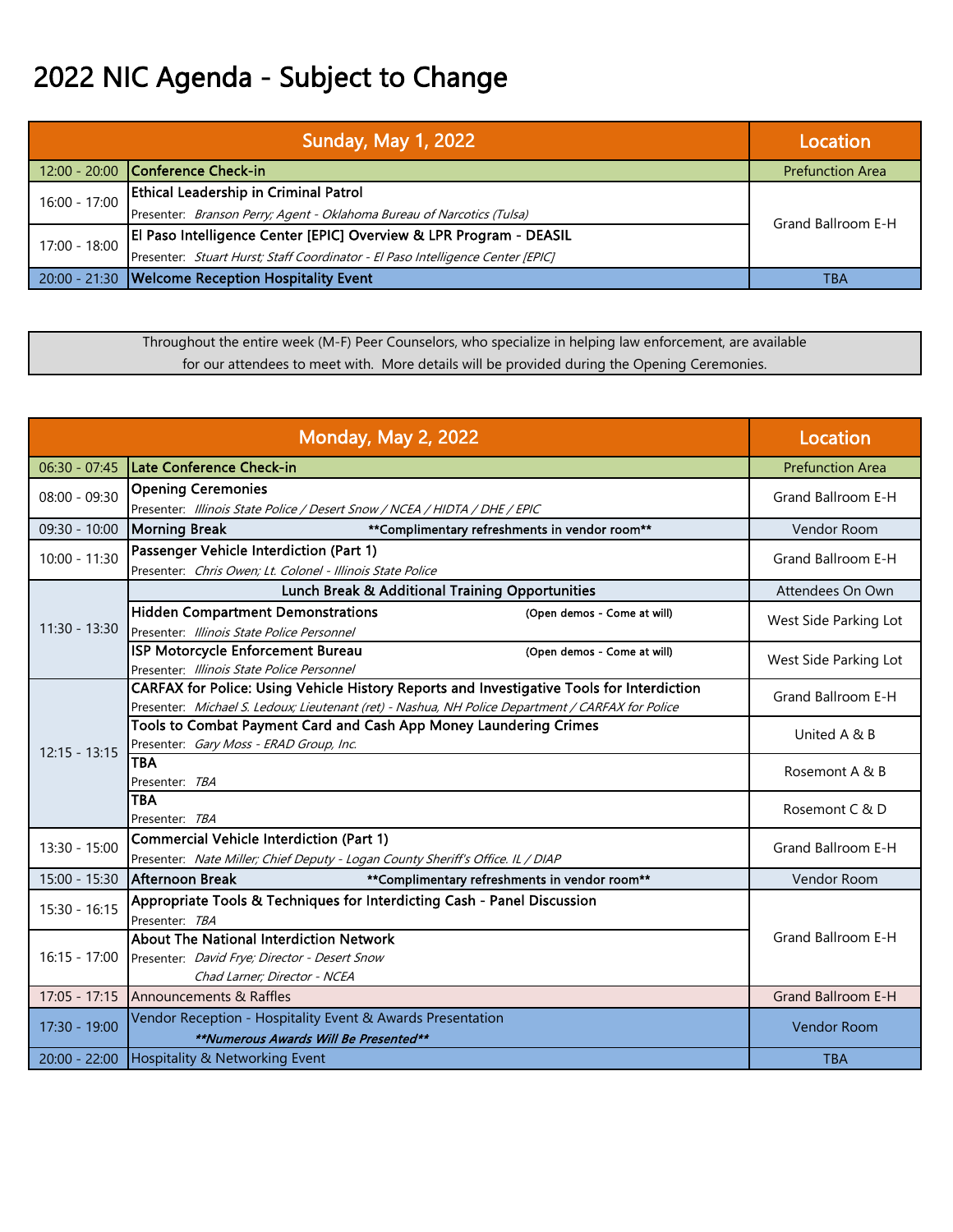| Tuesday, May 3, 2022 |                                                                                                   | Location              |  |
|----------------------|---------------------------------------------------------------------------------------------------|-----------------------|--|
|                      | Breakout 1: Passenger Vehicle Interdiction (Part 2)                                               | Grand Ballroom E-H    |  |
|                      | Presenter: Chris Owen; Lt. Colonel - Illinois State Police                                        |                       |  |
|                      | Breakout 2: Case Law - Searching Cars & Occupants                                                 | United A & B          |  |
|                      | Presenter: Anthony Bandiero; Attorney - Blue to Gold Training                                     |                       |  |
|                      | Breakout 3: Vehicle Traps & Concealments                                                          |                       |  |
| $08:00 - 09:30$      | Presenter: John Johnson; Investigator - Rankin/Madison County District Attorney's Office          | Rosemont A & B        |  |
|                      | William Lindley; Deputy - Rankin County Sheriff's Department                                      |                       |  |
|                      | Breakout 4: Hotel/Motel & Developing Cl's at Rental Agencies & Natural Food Stores                | Rosemont C & D        |  |
|                      | Presenter: Greg Morgan; Sergeant (ret) - Hamilton County Sheriff's Office, OH                     |                       |  |
|                      | <b>Breakout 5: Canadian Smuggling Trends</b>                                                      | International A-C     |  |
|                      | Presenter: Shaun Vickery; Sergeant - Royal Canadian Mounted Police / DIAP                         |                       |  |
| $09:30 - 10:00$      | Morning Break<br>**Complimentary refreshments in vendor room**                                    | Vendor Room           |  |
|                      | Breakout 1: Commercial Vehicle Interdiction (Part 2)                                              | Grand Ballroom E-H    |  |
|                      | Presenter: Nate Miller; Chief Deputy - Logan County Sheriff's Office. IL / DIAP                   |                       |  |
|                      | <b>Breakout 2: Parcel Interdiction</b>                                                            | United A & B          |  |
|                      | Presenter: Jamie Renfroe; Sergeant - Florence County Sheriff's Office, SC                         |                       |  |
| $10:00 - 11:30$      | Breakout 3: Consensual Encounters at Truck Stops                                                  | Rosemont A & B        |  |
|                      | Presenter: Scott Maton; Lieutenant - Dolton Police Department, IL                                 |                       |  |
|                      | Breakout 4: Integrating Consensual Encounters into Proactive Interdiction Efforts                 | Rosemont C & D        |  |
|                      | Presenter: Ben Dollar; Special Agent - Texas Department of Public Safety                          |                       |  |
|                      | Breakout 5: Canadian Smuggling Trends                                                             | International A-C     |  |
|                      | Presenter: Shaun Vickery; Sergeant - Royal Canadian Mounted Police / DIAP                         |                       |  |
|                      | <b>Lunch Break &amp; Additional Training Opportunities</b>                                        | Attendees On Own      |  |
|                      | <b>Hidden Compartment Demonstrations</b><br>(Open demos - Come at will)                           | West Side Parking Lot |  |
| $11:30 - 13:30$      | Presenter: Illinois State Police Personnel                                                        |                       |  |
|                      | Illinois State Police Canine Demonstrations<br>(Open demos - Come at will)                        | West Side Parking Lot |  |
|                      | Presenter: Illinois State Police Personnel                                                        |                       |  |
|                      | CARFAX for Police: Using Vehicle History Reports and Investigative Tools for Interdiction         | Grand Ballroom E-H    |  |
| $12:15 - 13:15$      | Presenter: Michael S. Ledoux; Lieutenant (ret) - Nashua, NH Police Department / CARFAX for Police |                       |  |
|                      | Tools to Combat Payment Card and Cash App Money Laundering Crimes                                 | United A & B          |  |
|                      | Presenter: Gary Moss - ERAD Group, Inc.                                                           |                       |  |
|                      | General Aviation Smuggling & How To Conduct Ramp Checks                                           |                       |  |
|                      | Presenter: AMOC Personnel                                                                         | Rosemont A & B        |  |
|                      | Manny Martinez; Special Agent - Federal Aviation Administration                                   |                       |  |
|                      | TBA                                                                                               | Rosemont C & D        |  |
|                      | Presenter: <i>TBA</i>                                                                             |                       |  |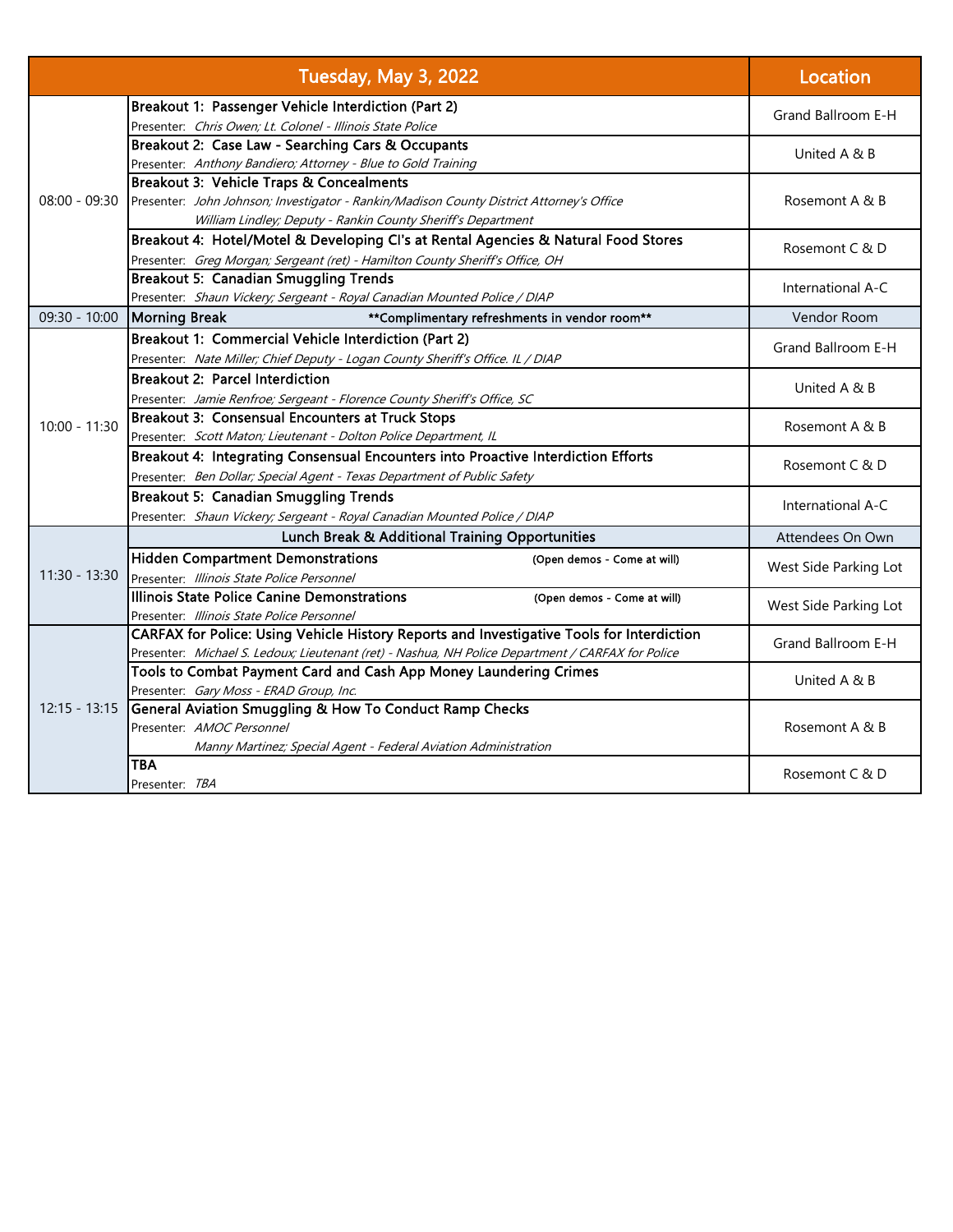|                 | <b>EAST to WEST Corridor &amp; Networking Sessions (Hosted by DHE)</b>                                                              |                           |
|-----------------|-------------------------------------------------------------------------------------------------------------------------------------|---------------------------|
| $13:30 - 15:00$ | I-90, I-94, I-84, I-82 and all other roadways within the <i>Northern</i> regions of the US                                          |                           |
|                 | States to include: WA, OR, ID, UT, MT, WY, ND, SD, MN, WI, IL, IN, MI, OH, PA, NY, CT, RI, MA, VT, NH, ME & Alaska                  | United A & B              |
|                 | Presenter: Anthony Buccola; National DHE Analyst - Domestic Highway Enforcement (DHE)                                               |                           |
|                 | I-80, I-70, I-15 and all other roadways within the <i>Central</i> regions of the US                                                 |                           |
|                 | States to include: CA, NV, UT, WY, CO, NE, KS, IA, MO, IL, IN, OH, WV, VA, MD, DE, PA, NJ & NY                                      | Rosemont A & B            |
|                 | Presenter: Mike Snyders; National Coordinator - Domestic Highway Enforcement (DHE)                                                  |                           |
|                 | I-40, I-20, I-10 and all other roadways within the <i>Southern</i> regions of the US                                                |                           |
|                 | States to include: CA, AZ, NM, TX, OK, AR, LA, MS, TN, AL, GA, FL, SC, NC, KY, WV, VA, MD, DE & Puerto Rico                         | Rosemont C & D            |
|                 | Presenter: Tim Cardwell; National Deputy Coordinator - Domestic Highway Enforcement (DHE)                                           |                           |
| $15:00 - 15:30$ | IAfternoon Break<br>**Complimentary refreshments in vendor room**                                                                   | Vendor Room               |
|                 | <b>NORTH to SOUTH Corridor &amp; Networking Sessions (Hosted by DHE)</b>                                                            |                           |
|                 | I-5, I-15, I-25 and all other roadways within the <i>Western</i> regions of the US                                                  |                           |
|                 | States to include: WA, OR, CA, ID, NV, AZ, UT, WY, MT, CO, NM & Alaska                                                              | United A & B              |
|                 | Presenter: Anthony Buccola; National DHE Analyst - Domestic Highway Enforcement (DHE)                                               |                           |
| $15:30 - 17:00$ | I-35, I-49, I-55 and all other roadways within the <i>Central</i> regions of the US                                                 |                           |
|                 | States to include: ND, SD, NE, KS, OK, TX, MN, IA, MO, AR, LA, MS, WI & IL                                                          | Rosemont A & B            |
|                 | Presenter: Mike Snyders; National Coordinator - Domestic Highway Enforcement (DHE)                                                  |                           |
|                 | I-59, I-65, I-75, I-77, I-81, I-95 and all other roadways within the <i>Eastern</i> regions of the US                               |                           |
|                 | States to include: LA, MS, TN, KY, IN, MI, OH, PA, NY, NJ, CT, RI, MA, VT, NH, ME, DE, MD, WV, VA, NC, SC, AL, GA, FL & Puerto Rico | Rosemont C & D            |
|                 | Presenter: Tim Cardwell; National Deputy Coordinator - Domestic Highway Enforcement (DHE)                                           |                           |
| $17:05 - 17:15$ | <b>Announcements &amp; Raffles</b>                                                                                                  | <b>Grand Ballroom E-H</b> |
| $19:00 - 22:00$ | Tuesday Night Excursion                                                                                                             | <b>TBA</b>                |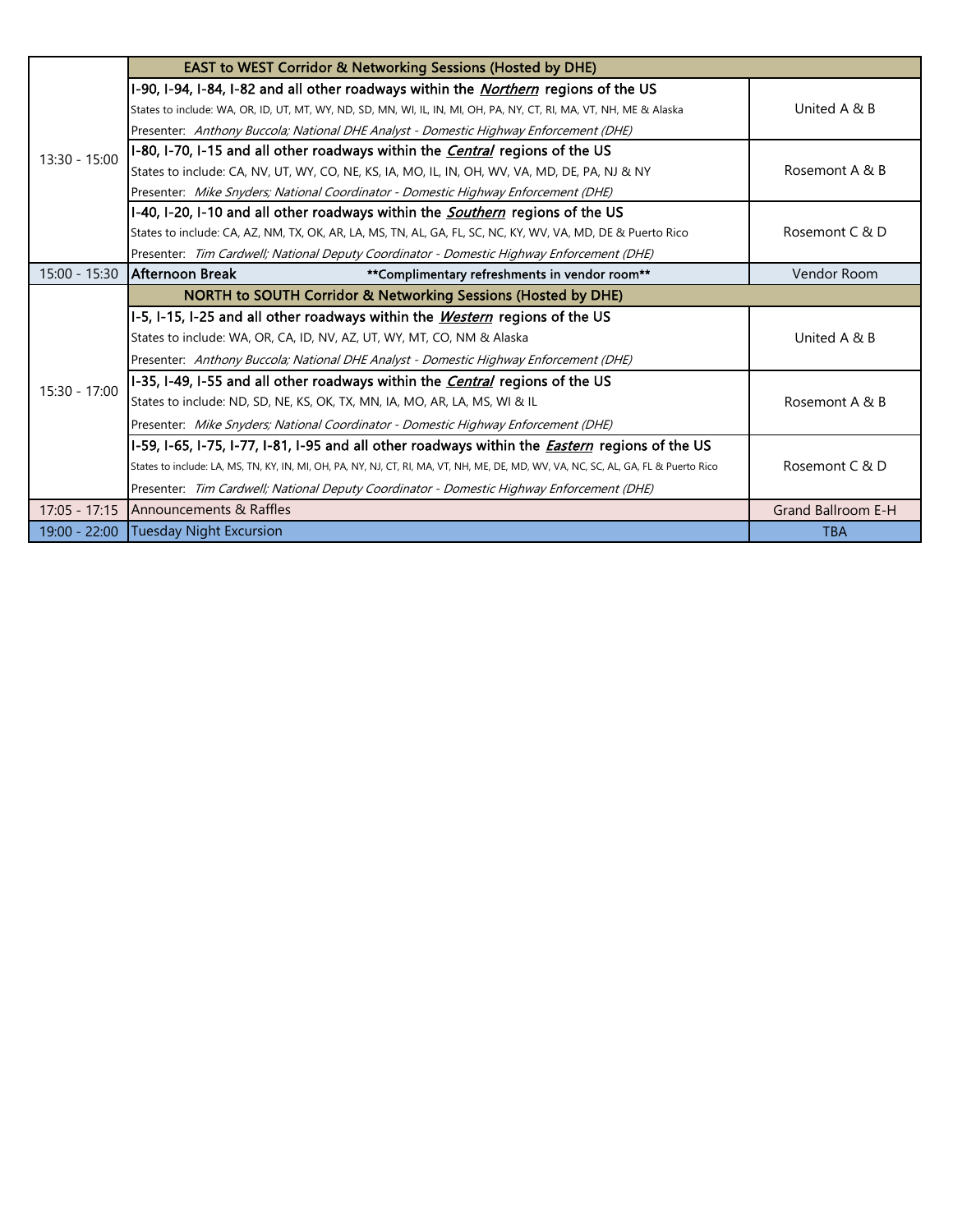|                 | Wednesday, May 4, 2022                                                                   | Location              |
|-----------------|------------------------------------------------------------------------------------------|-----------------------|
|                 | Breakout 1: Passenger Vehicle Interdiction (Part 2)                                      | United A & B          |
|                 | Presenter: Chris Owen; Lt. Colonel - Illinois State Police                               |                       |
|                 | Breakout 2: Nexus of Crime & Terrorism                                                   |                       |
|                 | Presenter: Tyler Morris; Sergeant - Florida National Guard Counterdrug Program / MCTFT   | Rosemont A & B        |
| $08:00 - 09:30$ | Leo Hollingsworth; Sergeant - Florida National Guard Counterdrug Program / MCTFT         |                       |
|                 | Breakout 3: Commercial Vehicle Interdiction (Part 2)                                     | Rosemont C & D        |
|                 | Presenter: Nate Miller; Chief Deputy - Logan County Sheriff's Office. IL / DIAP          |                       |
|                 | <b>Breakout 4: Courtroom Testimony</b>                                                   | International A-C     |
|                 | Presenter: Joe Petrocelli; Detective - Passaic County Sheriff's Office (ret), New Jersey |                       |
| 09:30 - 10:00   | <b>Morning Break</b><br>**Complimentary refreshments in vendor room**                    | Vendor Room           |
|                 | Breakout 1: Consensual Encounters at Truck Stops                                         | United A & B          |
|                 | Presenter: Scott Maton; Lieutenant - Dolton Police Department, IL                        |                       |
|                 | Breakout 2: Case Law - Searching Cars & Occupants                                        | Rosemont A & B        |
| $10:00 - 11:30$ | Presenter: Anthony Bandiero; Attorney - Blue to Gold Training                            |                       |
|                 | Breakout 3: Intel Led Traffic Stops & Post Seizure Investigations                        | Rosemont C & D        |
|                 | Presenter: Matt Bowman; Investigator - Colorado State Patrol                             |                       |
|                 | <b>Breakout 4: Courtroom Testimony</b>                                                   | International A-C     |
|                 | Presenter: Joe Petrocelli; Detective - Passaic County Sheriff's Office (ret), New Jersey |                       |
|                 | <b>Lunch Break &amp; Additional Training Opportunities</b>                               | Attendees On Own      |
|                 | <b>Hidden Compartment Demonstrations</b><br>(Open demos - Come at will)                  | West Side Parking Lot |
| $11:30 - 13:30$ | Presenter: Illinois State Police Personnel                                               |                       |
|                 | ISP Special Operations Command (SWAT) Demonstrations<br>(Open demos - Come at will)      | West Side Parking Lot |
|                 | Presenter: Illinois State Police Personnel                                               |                       |
|                 | General Aviation Smuggling & How To Conduct Ramp Checks                                  |                       |
| $12:15 - 13:15$ | Presenter: AMOC Personnel                                                                | United A & B          |
|                 | Manny Martinez; Special Agent - Federal Aviation Administration                          |                       |
|                 | El Paso Intelligence Center [EPIC] Overview & LPR Program - DEASIL                       | Rosemont A & B        |
|                 | Presenter: Stuart Hurst; Staff Coordinator - El Paso Intelligence Center [EPIC]          |                       |
|                 | <b>TBA</b>                                                                               | Rosemont C & D        |
|                 | Presenter: TBA                                                                           |                       |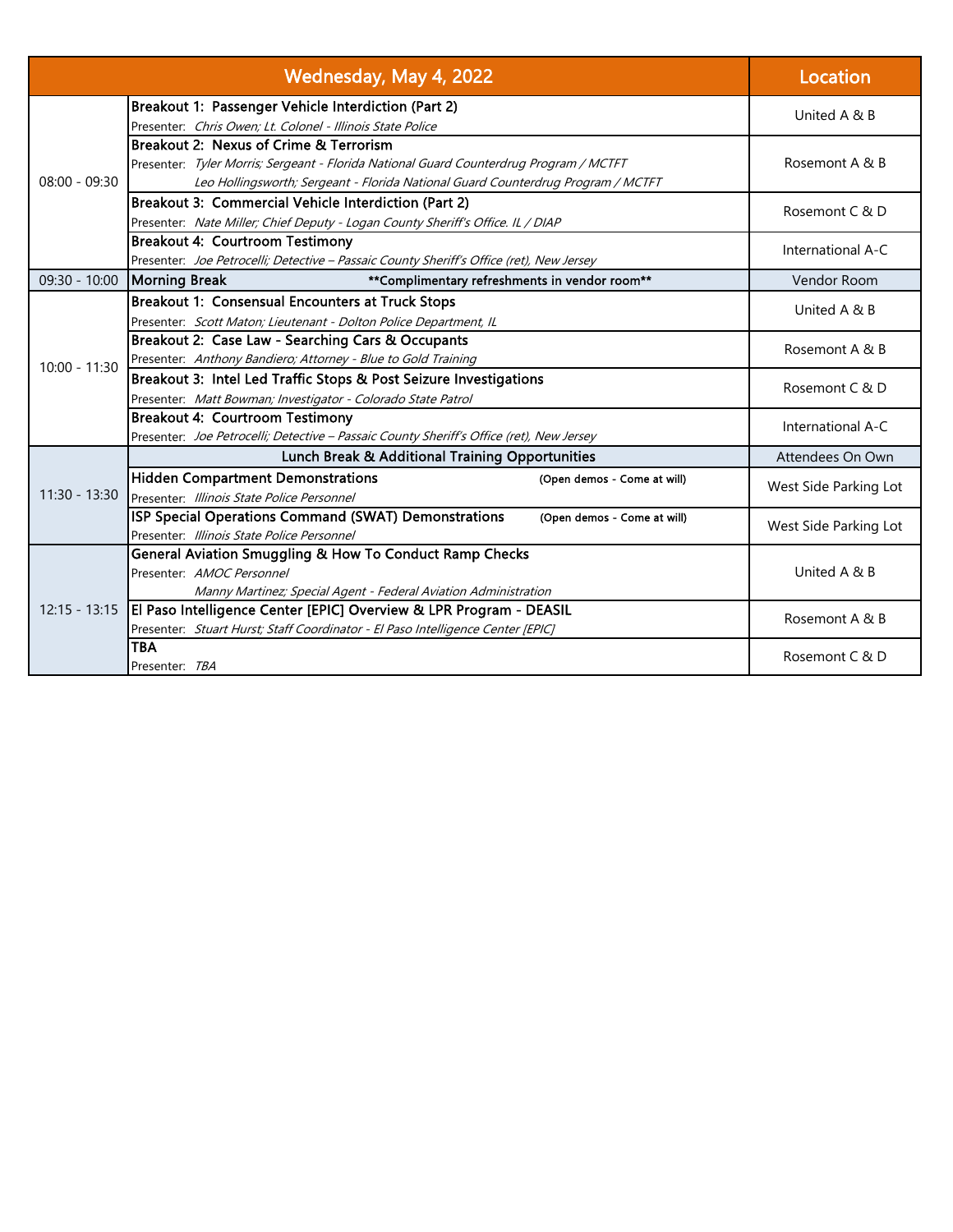|               | Breakout 1: Interdiction for the Protection of Missing and Endangered Children                 | United A & B              |
|---------------|------------------------------------------------------------------------------------------------|---------------------------|
|               | Presenter: Jake Boyd; Sergeant - Texas Department of Public Safety                             |                           |
|               | Breakout 2: Nexus of Crime & Terrorism                                                         |                           |
|               | Presenter: Tyler Morris; Sergeant - Florida National Guard Counterdrug Program / MCTFT         | Rosemont A & B            |
| 13:30 - 15:00 | Leo Hollingsworth; Sergeant - Florida National Guard Counterdrug Program / MCTFT               |                           |
|               | Breakout 3: Integrating Consensual Encounters into Proactive Interdiction Efforts              | Rosemont C & D            |
|               | Presenter: Ben Dollar; Special Agent - Texas Department of Public Safety                       |                           |
|               | Breakout 4: Hotel/Motel & Developing CI's at Rental Agencies & Natural Food Stores             | International A-C         |
|               | Presenter: Greg Morgan; Sergeant (ret) - Hamilton County Sheriff's Office, OH                  |                           |
| 15:00 - 15:30 | <b>Afternoon Break</b><br>**Complimentary refreshments in vendor room**                        | Vendor Room               |
|               | Breakout 1: Interdiction for the Protection of Missing and Endangered Children                 | United A & B              |
|               | Presenter: Jake Boyd; Sergeant - Texas Department of Public Safety                             |                           |
|               | <b>Breakout 2: Parcel Interdiction</b>                                                         | Rosemont A & B            |
|               | Presenter: Jamie Renfroe; Sergeant - Florence County Sheriff's Office, SC                      |                           |
| 15:30 - 17:00 | Breakout 3: Vehicle Traps & Concealments                                                       |                           |
|               | Presenter: John Johnson; Investigator - Rankin/Madison County District Attorney's Office       | Rosemont C & D            |
|               | William Lindley; Deputy - Rankin County Sheriff's Department                                   |                           |
|               | Breakout 4: Intel Led Traffic Stops & Post Seizure Investigations                              | International A-C         |
|               | Presenter: Matt Bowman; Investigator - Colorado State Patrol                                   |                           |
|               | 17:30 - 18:30 Exclusive Pre-Banquet Reception for Vendor Night Award Recipients & Their Guests |                           |
| 18:30 - 19:00 | Banquet Doors Open & Awards Banquet Reception                                                  |                           |
| 19:00 - 21:30 | <b>Awards Dinner &amp; Banquet</b><br>** Dinner provided at no cost to attendees**             | <b>Grand Ballroom E-H</b> |
|               | Presenter: HSI Bulk Cash Smuggling Center                                                      |                           |
|               | <b>National Criminal Enforcement Association</b>                                               |                           |
|               | <b>Desert Snow</b>                                                                             |                           |
|               | 21:30 - 23:30 Hospitality & Networking Event                                                   | <b>TBA</b>                |